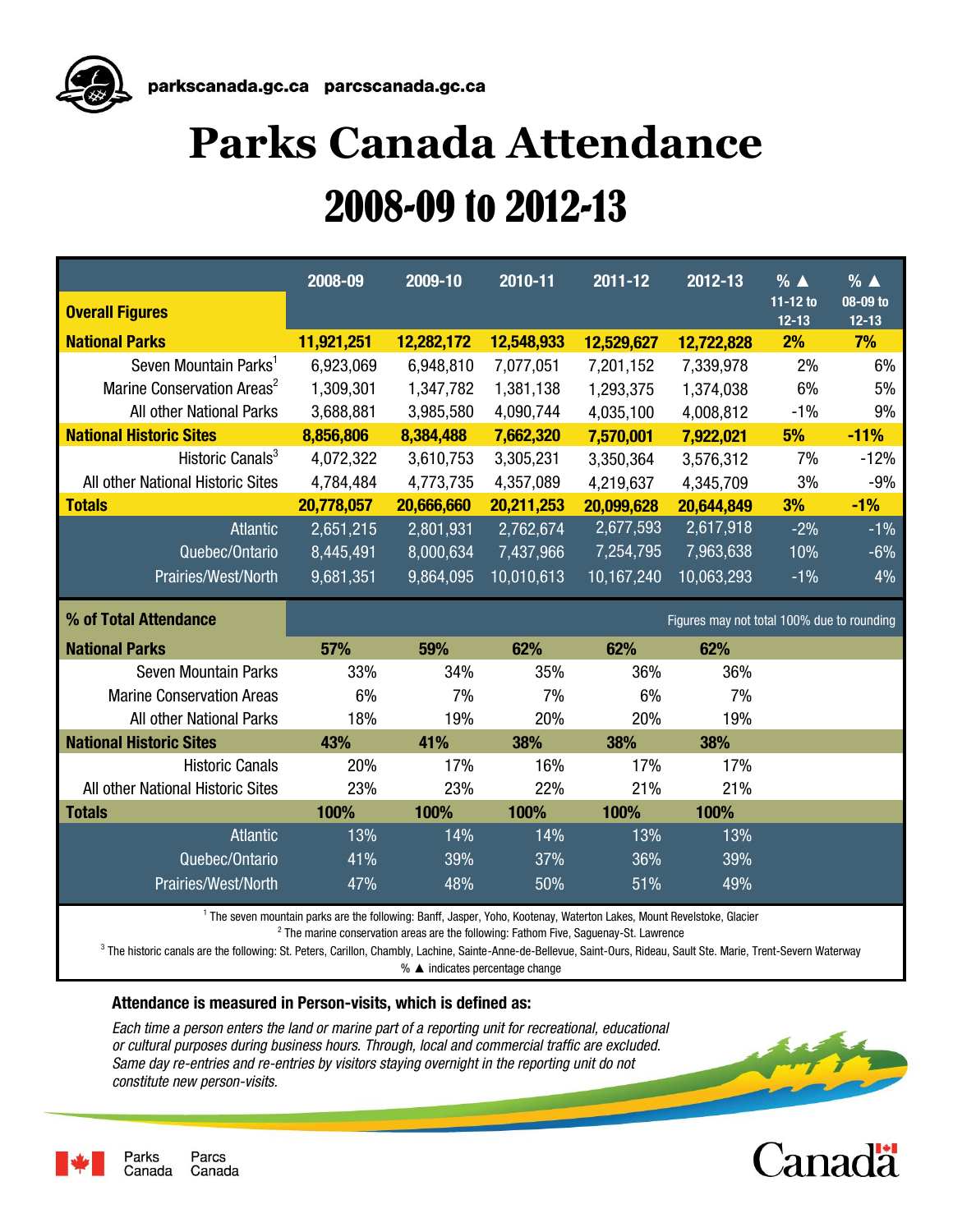# **National Parks, Park Reserves, & Marine Conservation Areas**

| <b>Province</b>                                                       | <b>National Park / Reserve</b>                                                                       | 2008-09                     | 2009-10                           | 2010-11              | 2011-12                                   | 2012-13              | $%$ $^{\mathsf{A}}$ |
|-----------------------------------------------------------------------|------------------------------------------------------------------------------------------------------|-----------------------------|-----------------------------------|----------------------|-------------------------------------------|----------------------|---------------------|
| Newfoundland & Labrador                                               | <b>Gros Morne</b>                                                                                    | 134,292                     | 173,970                           | 186,798              | 180,523                                   | 182,392              | 1%                  |
|                                                                       | <b>Terra Nova</b>                                                                                    | 259,079 <sup>B</sup>        | 259,079 <sup>B</sup>              | 259,079 <sup>B</sup> | 259,079 <sup>B</sup>                      | 259,079 <sup>B</sup> | $0\%$               |
| Prince Edward Island                                                  | Prince Edward Island                                                                                 | $405, 103^{B,\overline{C}}$ | 400,554                           | 457,948              | 463,652                                   | 500,227              | 8%                  |
| Nova Scotia                                                           | Cape Breton Highlands                                                                                | 184,922 <sup>C</sup>        | 193,000                           | 193,000 <sup>B</sup> | 179,982                                   | 164,098              | $-9%$               |
|                                                                       | Kejimkujik                                                                                           | 40,668                      | 37,825                            | 39,755               | 38,303                                    | 32,290               | $-16%$              |
| New Brunswick                                                         | Fundy                                                                                                | 255,456                     | 285,034 <sup>B</sup>              | 285,572              | 258,168                                   | 240,481              | -7%                 |
|                                                                       | Kouchibouguac                                                                                        | 146,736                     | 162,805                           | 162,804 <sup>B</sup> | 156,433                                   | 157,937              | $1\%$               |
| Quebec                                                                | Forillon                                                                                             | 127,269                     | 141,831                           | 141,575              | 126,066                                   | 115,981              | $-8%$               |
|                                                                       | La Mauricie                                                                                          | 138,591                     | 142,180                           | 160,179              | 155,105                                   | 162,119              | 5%                  |
|                                                                       | Mingan Archipelago                                                                                   | 24,500                      | 34,874                            | 35,024               | 33,897                                    | 32,744               | $-3%$               |
|                                                                       | Saguenay-St. Lawrence                                                                                | 1,075,769                   | 1,097,932                         | 1,142,664            | 1,050,426                                 | 1,129,807            | 8%                  |
| Ontario                                                               | <b>Bruce Peninsula</b>                                                                               | 198,377 <sup>B</sup>        | $220,694^B$                       | 224,149              | 244,139                                   | 251,825              | 3%                  |
|                                                                       | <b>Fathom Five</b>                                                                                   | 233,532 <sup>C</sup>        | 249,850 <sup>B</sup>              | 238,474              | 242,949                                   | 244,231              | 1%                  |
|                                                                       | Georgian Bay Islands                                                                                 | 46,757                      | 46,565                            | 36,424               | 42,766                                    | 38,790               | $-9%$               |
|                                                                       | <b>Point Pelee</b>                                                                                   | 202,424                     | 240,081                           | 237,494              | 244,892                                   | 245,780              | $0\%$               |
|                                                                       | Pukaskwa                                                                                             | 6,994                       | 6,289                             | 7,099                | $16,855^{B,C}$                            | 11,234               | $-33%$              |
|                                                                       | <b>Thousand Islands</b>                                                                              | $46,348^C$                  | 43,920                            | 40,801               | 40,859                                    | 40,211               | $-2%$               |
| Manitoba                                                              | <b>Riding Mountain</b>                                                                               | 249,493 <sup>B</sup>        | 298,594                           | $295,612^{B}$        | 305,742                                   | 305,882              | $0\%$               |
|                                                                       | Wapusk                                                                                               | 1,184                       | 1,377                             | 135                  | 1,160                                     | 193                  | $-83%$              |
| Saskatchewan                                                          | Grasslands                                                                                           | 5,981                       | 9,616                             | 9,551                | 5,646 <sup>c</sup>                        | 6,132                | 9%                  |
|                                                                       | <b>Prince Albert</b>                                                                                 | 227,510                     | 251,983                           | 250,272              | 247,395                                   | 238,401              | $-4%$               |
| Alberta                                                               | <b>Banff</b>                                                                                         | 3,114,535                   | 3,132,086                         | 3,151,751            | 3,226,978                                 | 3,306,203            | 2%                  |
|                                                                       | Elk Island                                                                                           | 198,231                     | 185,323                           | 217,789              | 218,763                                   | 220,758              | 1%                  |
|                                                                       | Jasper                                                                                               | 1,867,058                   | 1,868,797                         | 1,916,677            | 1,958,206                                 | 1,993,139            | 2%                  |
|                                                                       | <b>Waterton Lakes</b>                                                                                | 373,257                     | 382,861                           | 396,995              | 400,520                                   | 402,542              | $1\%$               |
| <b>British Columbia</b>                                               | Gwaii Hanaas & Haida Heritage Site                                                                   | 1,940                       | 1,755                             | 1,721                | 1,760                                     | 1,834                | 4%                  |
|                                                                       | Kootenay                                                                                             | 421,096                     | 426,570                           | 429,365              | 427,128                                   | 434,781              | 2%                  |
|                                                                       | Mount Revelstoke & Glacier                                                                           | 603,699                     | 610,995 <sup>B</sup>              | 634,827              | 637,488                                   | 643,112              | 1%                  |
|                                                                       | Pacific Rim                                                                                          | 747,091                     | 802,569                           | 797,441              | 762,709 <sup>B</sup>                      | 753,324              | $-1%$               |
|                                                                       | Yoho                                                                                                 | 543,424                     | 527,501                           | 547,436              | 550,832                                   | 560,201              | 2%                  |
| Yukon                                                                 | <b>Ivvavik</b>                                                                                       | 126                         | $67^{\circ}$                      | $142^B$              | 78                                        | 112                  | 44%                 |
|                                                                       | Kluane                                                                                               | 37,144                      | $41,874^{B}$                      | 47,323               | 48,226                                    | 43,744               | $-9%$               |
| <b>Northwest Territories</b>                                          | Aulavik                                                                                              | 26                          | 18 <sup>c</sup>                   | $12^B$               | 16                                        | 8                    | $-50%$              |
|                                                                       | Nahanni                                                                                              | 810                         | 810 <sup>B</sup>                  | 775                  | 1,033                                     | 840                  | $-19%$              |
|                                                                       | <b>Tuktut Nogait</b>                                                                                 | 6                           | 4 <sup>C</sup>                    | $2^B$                | $\overline{7}$                            | 7                    | 0%                  |
|                                                                       | <b>Wood Buffalo</b>                                                                                  | $975^B$                     | $2,479$ <sup><math>c</math></sup> | 1,599                | 1,324                                     | 1,790                | 35%                 |
| Nunavut                                                               | Auyuittug                                                                                            | 510                         | 391                               | 396                  | 487                                       | 529                  | 9%                  |
|                                                                       | Quttinirpaaq                                                                                         | 215                         | $\overline{2}$                    | 252                  | 15                                        | 23                   | 53%                 |
|                                                                       | Sirmilik                                                                                             | 123                         | 17                                | 21                   | 20                                        | 47                   | 135%                |
| <b>National Parks, Park Reserves, &amp; Marine Conservation Areas</b> |                                                                                                      | 11,921,251                  | 12,282,172                        | 12,548,933           | 12,529,627                                | 12,722,828           | 2%                  |
| <b>TOTAL</b>                                                          |                                                                                                      |                             |                                   |                      |                                           |                      |                     |
|                                                                       | $A$ Percent change between 2011-12 and 2012-13 $B$ Total contains 3 or more months of estimated data |                             |                                   |                      | <sup>c</sup> Recording methodology change |                      |                     |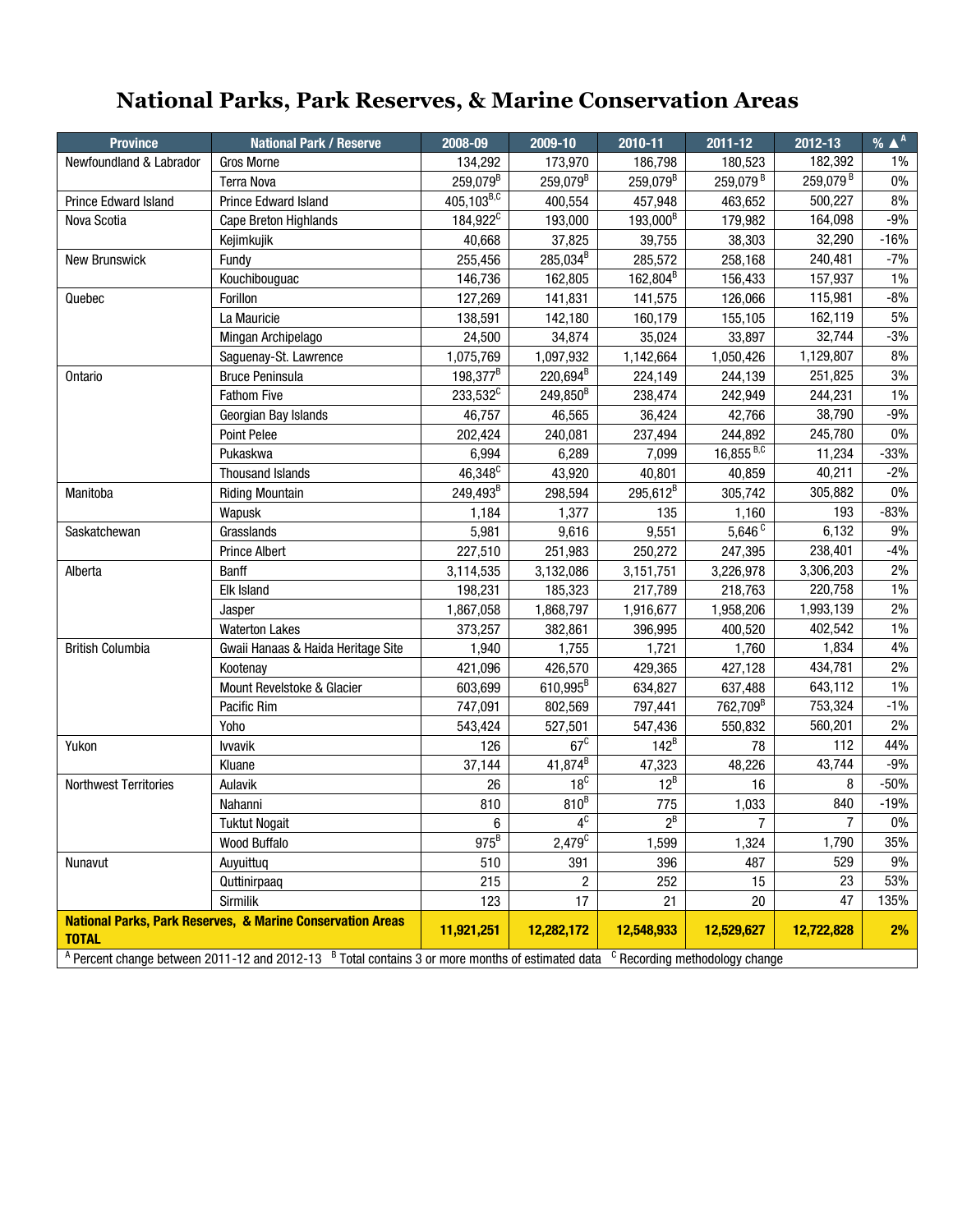# **National Historic Sites & Other Designations**

| <b>Province</b>             | <b>National Historic Site</b>                                                                                                                         | 2008-09     | 2009-10          | 2010-11               | $2011 - 12$ | 2012-13               | % $\triangle^A$ |
|-----------------------------|-------------------------------------------------------------------------------------------------------------------------------------------------------|-------------|------------------|-----------------------|-------------|-----------------------|-----------------|
| Newfoundland &              | Cape Spear                                                                                                                                            | 9,423       | 8,551            | 10,366                | 8,657       | 6,710                 | -22%            |
| Labrador                    | Castle Hill                                                                                                                                           | 9,492       | 10,665           | 11,480                | 11,788      | $2,144^{\circ}$       | -82%            |
|                             | Hawthorne Cottage                                                                                                                                     | 4,118       | 5,869            | 4,840                 | 3,314       | 2,246                 | $-32%$          |
|                             | L'Anse aux Meadows                                                                                                                                    | 25,513      | 27,112           | 30,113                | 28,623      | 24,248                | $-15%$          |
|                             | Port au Choix                                                                                                                                         | 7,679       | 7,727            | 8,786                 | 8,223       | 9,761                 | 19%             |
|                             | <b>Red Bay</b>                                                                                                                                        | 7,804       | 7,662            | 8,417                 | 7,007       | 6,609                 | $-6%$           |
|                             | <b>Ryan Premises</b>                                                                                                                                  | 7,008       | 6,037            | 6,555                 | 6,645       | 5,551                 | $-16%$          |
|                             | Signal Hill                                                                                                                                           | 6,869       | 6,328            | 8,267                 | 8,688       | 8,461                 | $-3%$           |
| <b>Prince Edward Island</b> | Green Gables House                                                                                                                                    | 153,457     | $148,787^B$      | 128,806               | 127,283     | 127,286               | $0\%$           |
|                             | Port-la-Joye-Fort Amherst                                                                                                                             | 4,314       | 6,937            | 4,889                 | 7,103       | $\mathbf{0}$          | $-100%$         |
|                             | Province House                                                                                                                                        | 67,140      | 88,460           | 60,666                | 64,203      | 51,751                | $-19%$          |
| Nova Scotia                 | Alexander Graham Bell                                                                                                                                 | 74,131      | 73,959           | 67,081                | 67,485      | 65,197                | $-3%$           |
|                             | Canso Islands & Grassy Island Fort                                                                                                                    | 2,404       | 2,331            | 2,310                 | 3,042       | 2,720                 | $-11%$          |
|                             | Fort Anne                                                                                                                                             | 30,522      | 30,650           | 29,393                | 28,727      | 26,045                | -9%             |
|                             | Fort Edward                                                                                                                                           | 922         | 955              | 908                   | 1,279       | 1,066                 | $-17%$          |
|                             | Fortress of Louisbourg                                                                                                                                | 98,456      | 88,379           | 86,687                | 80,499      | 76,124                | $-5%$           |
|                             | Grand-Pré                                                                                                                                             | 30,065      | 25,466           | 26,189                | 25,234      | 24,249                | $-4%$           |
|                             | Halifax Citadel                                                                                                                                       | $543,335^C$ | 587,252          | 528,851               | 472,431     | 453,795               | $-4%$           |
|                             | Marconi                                                                                                                                               | 3,236       | 4,865            | 2,681                 | 3,663       | 3,769                 | 3%              |
|                             | Port-Royal                                                                                                                                            | 22,805      | 22,230           | 22,796                | 21,491      | 18,334                | $-15%$          |
|                             | Prince of Wales Tower                                                                                                                                 | 6,190       | 8,086            | 7,255                 | 7,295       | 8,485                 | 16%             |
|                             | St. Peter's Canal                                                                                                                                     |             | 14,354           | 11,961                | 11,592      | 14,311                | 23%             |
|                             | <b>York Redoubt</b>                                                                                                                                   | 59,993      | $60,866^{B}$     | $60,866$ <sup>B</sup> | 80,712      | $92,248$ <sup>B</sup> | 14%             |
| <b>New Brunswick</b>        | Carleton Martello Tower                                                                                                                               | 13,453      | 15,727           | 13,660                | 14,122      | 14,264                | 1%              |
|                             | Fort Beauséjour - Fort Cumberland                                                                                                                     | 20,909      | $14,916^C$       | 15,304                | 15,015      | 10,526                | -30%            |
|                             | Monument-Lefebvre                                                                                                                                     | 3,722       | 2,863            | 5,784                 | 8,715       | 6,704                 | $-23%$          |
|                             | St. Andrews Blockhouse                                                                                                                                | 12,000      | 12,630           | 12,807                | 18,617      | 18,810                | 1%              |
| Quebec                      | <b>Artillery Park</b>                                                                                                                                 | 49,893      | 38,440           | 39,070                | 34,294      | 35,874                | 5%              |
|                             | Battle of the Châteauguay                                                                                                                             | 4,645       | 3,881            | 3,874                 | 3,613       | 4,363                 | 21%             |
|                             | Battle of the Restigouche                                                                                                                             | 10,944      | 10,016           | 11,974                | 10,562      | 6,885                 | $-35%$          |
|                             | <b>Carillon Canal</b>                                                                                                                                 | 28,202      | 29,305           | 28,266                | 27,264      | 27,191                | 0%              |
|                             | Cartier-Brébeuf                                                                                                                                       | 22,450      | 23,521           | 56,485                | 36,320      | 13,067                | $-64%$          |
|                             | <b>Chambly Canal</b>                                                                                                                                  | 298,817     | 286,473          | 216,802               | 142,983     | 229,367               | 60%             |
|                             | Coteau-du-Lac                                                                                                                                         | 26,615      | 23,777           | 29,131                | 27,893      | 30,709                | 10%             |
|                             | Forges du Saint-Maurice                                                                                                                               | 14,057      | 16,269           | 14,230                | 14,398      | 10,056                | $-30%$          |
|                             | Fort Chambly                                                                                                                                          | 137,308     | 145,127          | 144,646               | 121,799     | 126,274               | 4%              |
|                             | Fort Lennox                                                                                                                                           | 41,320      | $33,830^{\circ}$ | 34,339                | 13,773      | 28,732                | 109%            |
|                             | Fort Témiscamingue                                                                                                                                    | 7,829       | 7,703            | 7,109                 | 8,551       | 7,358                 | $-14%$          |
|                             | <b>Fortifications of Québec</b>                                                                                                                       | 1,637,940   | 1,529,432        | 1,207,396             | 1,131,337   | 1,551,574             | 37%             |
|                             | Grosse lle and the Irish Memorial                                                                                                                     | 20,167      | 23,411           | 22,563                | 17,721      | 17,848                | 1%              |
|                             | Lachine Canal                                                                                                                                         | 903,057     | 932,462          | 767,027               | 963,005     | 972,100               | 1%              |
|                             | Lévis Forts                                                                                                                                           | 22,622      | 21,166           | 10,152                | 27,609      | 14,875                | -46%            |
|                             | Louis S. St. Laurent                                                                                                                                  | 8,811       | 10,410           | 11,227                | 12,995      | 8,638                 | $-34%$          |
|                             | <b>Manoir Papineau</b>                                                                                                                                | 13,844      | $16,836^C$       | 16,715                | 17,568      | 17,919                | 2%              |
|                             | Pointe-au-Père Lighthouse                                                                                                                             | 23,650      | 20,071           | 19,686                | 19,714      | 17,804                | $-10%$          |
|                             | Sainte-Anne-de-Bellevue Canal                                                                                                                         | 139,974     | 130,391          | 117,177               | 118,478     | 131,850               | 11%             |
|                             | Saint-Ours Canal                                                                                                                                      | 33,774      | $29,224^C$       | 31,398                | 28,255      | 30,189                | 7%              |
|                             | Sir George-Étienne Cartier                                                                                                                            | 14,522      | 15,488           | 13,182                | 11,742      | 8,776                 | -25%            |
|                             | Sir Wilfrid Laurier                                                                                                                                   | 2,883       | 2,719            | 2,628                 | 2,015       | 1,299                 | $-36%$          |
|                             | The Fur Trade at Lachine                                                                                                                              | 13,115      | 13,001           | 12,943                | 9,447       | 7,517                 | $-20%$          |
|                             | A Percent change between 2011-12 and 2012-13 <sup>B</sup> Total contains 3 or more months of estimated data <sup>C</sup> Recording methodology change |             |                  |                       |             |                       |                 |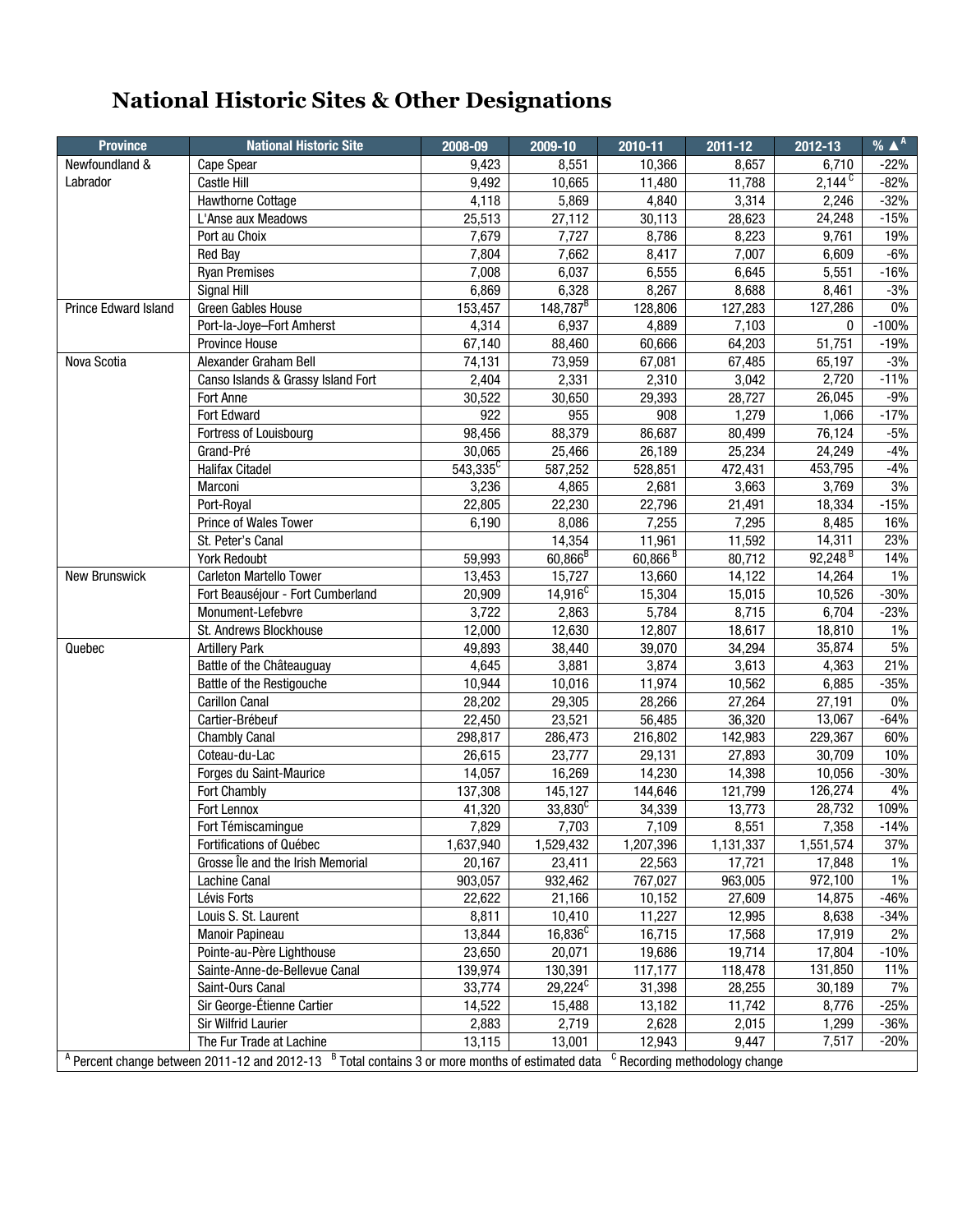# **National Historic Sites & Other Designations Continued**

| <b>Province</b>                                                                                                                                                       | <b>National Historic Site</b>                                 | 2008-09             | 2009-10              | 2010-11                  | 2011-12       | 2012-13                  | % $\triangle^A$ |  |  |
|-----------------------------------------------------------------------------------------------------------------------------------------------------------------------|---------------------------------------------------------------|---------------------|----------------------|--------------------------|---------------|--------------------------|-----------------|--|--|
| Ontario                                                                                                                                                               | Battle of the Windmill                                        | 1,708               | $2,599^{\circ}$      | 2,254                    | 1,500         | $\mathbf{0}$             | $-100%$         |  |  |
|                                                                                                                                                                       | <b>Bellevue House</b>                                         | 10,293              | 12,137               | 11,813                   | 11,048        | 8,879                    | $-20%$          |  |  |
|                                                                                                                                                                       | <b>Bethune Memorial House</b>                                 | 9,417               | 10,336               | 11,537                   | 13,003        | 12,497                   | $-4%$           |  |  |
|                                                                                                                                                                       | <b>Canada Marine Discovery Centre</b>                         | 23,923              | 26,668               | 15,165                   | <b>CLOSED</b> | <b>CLOSED</b>            | $0\%$           |  |  |
|                                                                                                                                                                       | Fort George                                                   | 57,102              | 59,637               | 63,192                   | 64,831        | 103,922                  | 60%             |  |  |
|                                                                                                                                                                       | <b>Fort Malden</b>                                            | 41,905              | 43,618               | 48,378                   | 41,703        | 41,555                   | 0%              |  |  |
|                                                                                                                                                                       | Fort St. Joseph                                               | 4,115               | 4,138                | 4,102                    | 4,218         | 7,521                    | 78%             |  |  |
|                                                                                                                                                                       | Fort Wellington                                               | 15,878              | 15,758               | 11,489                   | 12,966        | 16,690                   | 29%             |  |  |
|                                                                                                                                                                       | <b>HMCS Haida</b>                                             | 11,757              | 12,529               | 15,093                   | 17,818        | 10,760                   | $-40%$          |  |  |
|                                                                                                                                                                       | <b>Laurier House</b>                                          | 5,019               | 4,901                | 5,326                    | 3,905         | 3,051                    | $-22%$          |  |  |
|                                                                                                                                                                       | Queenston Heights                                             | CLOSED              | 11,751               | 15,571                   | 11,168        | 14,372                   | 29%             |  |  |
|                                                                                                                                                                       | Rideau Canal                                                  | $1,350,661^B$       | 873,625 <sup>C</sup> | 876,653                  | 944,019       | 912,979                  | $-3%$           |  |  |
|                                                                                                                                                                       | Sault Ste. Marie Canal                                        | $231,529^{B}$       | $231,529^{B}$        | 157,706 <sup>C</sup>     | $151,647^B$   | 128,825                  | $-15%$          |  |  |
|                                                                                                                                                                       | Trent-Severn Waterway                                         | 1,086,308           | 1,083,390            | 1,098,241                | 963,121       | 1,129,500                | 17%             |  |  |
|                                                                                                                                                                       | Woodside                                                      | 18,876 <sup>C</sup> | 20,849               | 19,543                   | 14,558        | 100                      | -99%            |  |  |
| Manitoba                                                                                                                                                              | Lower Fort Garry                                              | 33,796              | 43,376               | 39,322                   | 39,152        | 36,981                   | $-6%$           |  |  |
|                                                                                                                                                                       | Prince of Wales Fort                                          | 15,757              | 11,710               | 11,720                   | 11,890        | 10,726                   | $-10%$          |  |  |
|                                                                                                                                                                       | <b>Riel House</b>                                             | 4,412               | 3,759                | 3,909                    | 3,792         | 4,354                    | 15%             |  |  |
|                                                                                                                                                                       | St. Andrew's Rectory                                          | 2,021               | 2,909                | 1,975                    | $0^{\circ}$   | $\Omega$                 | $0\%$           |  |  |
|                                                                                                                                                                       | The Forks                                                     | 56,925              | 61,731               | 93,010                   | 57,021        | 63,178                   | 11%             |  |  |
|                                                                                                                                                                       | <b>York Factory</b>                                           | 250                 | 100                  | 325                      | 74            | 102                      | 38%             |  |  |
| Saskatchewan                                                                                                                                                          | <b>Batoche</b>                                                | 15,557              | 17,074               | 17,918                   | 13,463        | 14,192                   | 5%              |  |  |
|                                                                                                                                                                       | <b>Fort Battleford</b>                                        | 6,665               | 7,734                | 7,109                    | 6,763         | 6,680                    | $-1\%$          |  |  |
|                                                                                                                                                                       | Fort Walsh                                                    | 18,342              | 17,442               | 12,233                   | 13,838        | 14,600                   | 6%              |  |  |
|                                                                                                                                                                       | <b>Motherwell Homestead</b>                                   | 6,026               | 11,079               | 8,217                    | 6,834         | 8,827                    | 29%             |  |  |
| Alberta                                                                                                                                                               | <b>Banff Park Museum</b>                                      | 23,274              | 25,287               | 33,394                   | 35,521        | 25,732                   | $-28%$          |  |  |
|                                                                                                                                                                       | Bar U Ranch                                                   | 10,428              | 11,466               | 12,865                   | 16,346        | 17,161                   | 5%              |  |  |
|                                                                                                                                                                       | <b>Cave and Basin</b>                                         | 84,856              | 80,214               | 17,503                   | <b>CLOSED</b> | <b>CLOSED</b>            | $0\%$           |  |  |
|                                                                                                                                                                       | Jasper Park Information Center                                | 117,569             | $117,569^B$          | 125,327                  | $212,350^C$   | $\mathbf{0}$             | $-100%$         |  |  |
|                                                                                                                                                                       | Rocky Mountain House                                          | 9,840               | 11,134               | 9,789                    | 14,565        | 15,006                   | 3%              |  |  |
|                                                                                                                                                                       | Sulphur Mountain Cosmic Ray Station                           | $271,257^B$         | $271,257^B$          | $271,257^{\overline{B}}$ | $271,257^B$   | $271,257^{\overline{B}}$ | 0%              |  |  |
| <b>British Columbia</b>                                                                                                                                               | <b>Chilkoot Trail</b>                                         | 2,371               | 2,419                | 2,272                    | 2,373         | 2,106                    | $-11%$          |  |  |
|                                                                                                                                                                       | Fort Langley                                                  | 81,687              | 84,566               | 70,965                   | 81,635        | 71,285                   | $-13%$          |  |  |
|                                                                                                                                                                       | Fort Rodd Hill/Fisgard Lighthouse                             | 42,547              | 44,221               | 58,198                   | 55,224        | 50,516                   | -9%             |  |  |
|                                                                                                                                                                       | Fort St. James                                                | 9,886               | 9,631                | 11,503                   | 12,161        | 12,388                   | 2%              |  |  |
|                                                                                                                                                                       | Gulf of Georgia Cannery                                       | 25,213              | 34,440               | 51,041                   | 43,242        | 45,761                   | 6%              |  |  |
|                                                                                                                                                                       | Nan Sdins                                                     | 1,666               | 1,390                | 1,478                    | 1,429         | 1,567                    | 10%             |  |  |
|                                                                                                                                                                       | <b>Rogers Pass</b>                                            | 413,930             | 413,930 <sup>B</sup> | $413,930^{B}$            | 438,808       | 442,618                  | $1\%$           |  |  |
| Yukon                                                                                                                                                                 | Klondike National Historic Sites                              | 18,320              | 20,424               | 19,844                   | 19,166        | 21,148                   | 10%             |  |  |
|                                                                                                                                                                       | S.S. Klondike                                                 | 14,322              | 13,544               | 15,415                   | 14,803        | 13,506                   | $-9%$           |  |  |
|                                                                                                                                                                       | <b>National Historic Sites &amp; Other Designations TOTAL</b> | 8,856,806           | 8,384,488            | 7,662,320                | 7,570,001     | 7,922,021                | 5%              |  |  |
| $^{\text{A}}$ Percent change between 2011-12 and 2012-13 $^{\text{B}}$ Total contains 3 or more months of estimated data<br><sup>C</sup> Recording methodology change |                                                               |                     |                      |                          |               |                          |                 |  |  |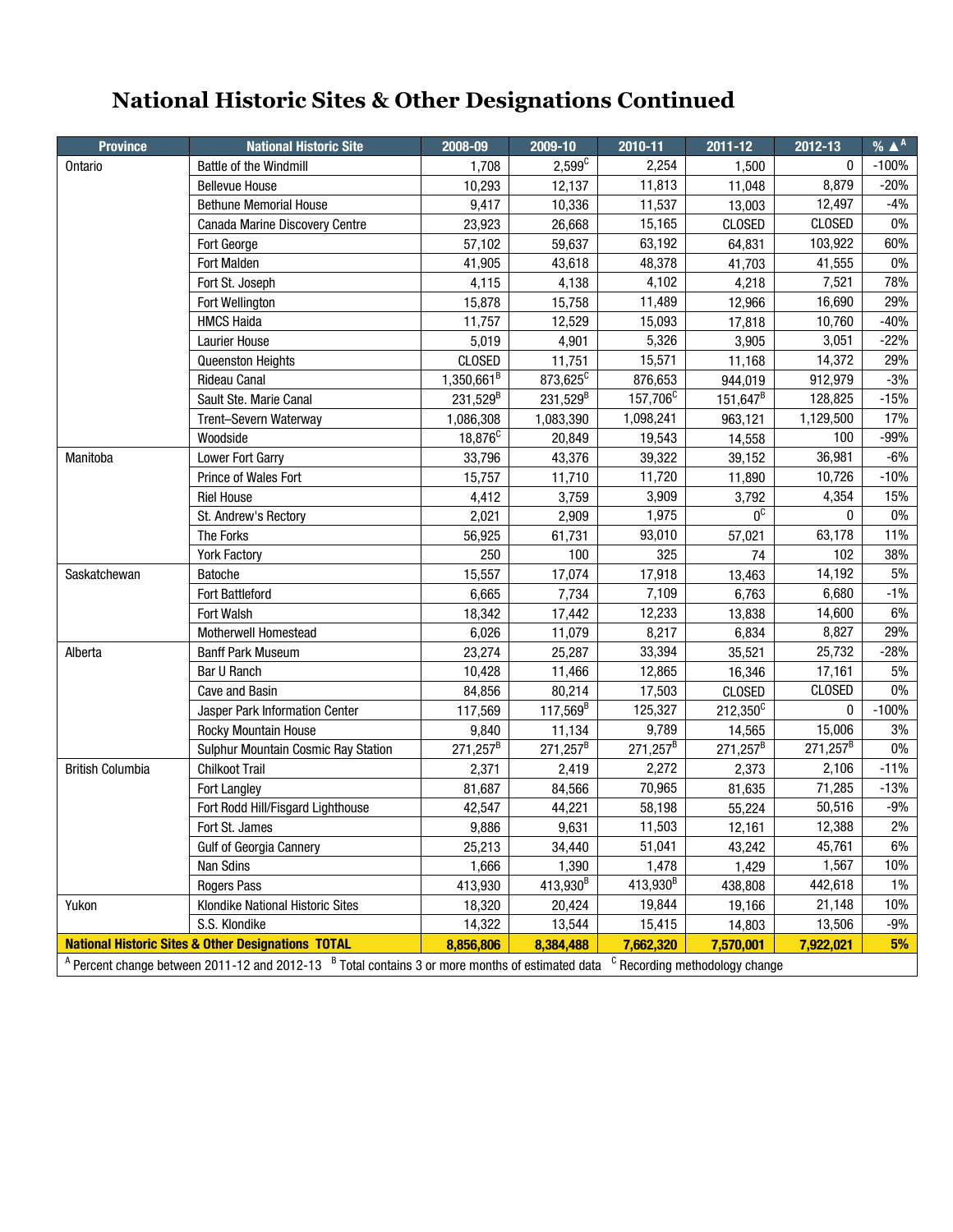# **Attendance by Province**

| <b>Province</b>      | <b>Designation</b>                                      |              | 2008-09   | 2009-10   | 2010-11   | 2011-12   | 2012-13   | % $\triangle^A$ |
|----------------------|---------------------------------------------------------|--------------|-----------|-----------|-----------|-----------|-----------|-----------------|
| Newfoundland         | National Parks, Reserves, & NMCAs                       |              | 393,371   | 433.049   | 445.877   | 439,602   | 441,471   | 0%              |
| & Labrador           | National Historic Sites & Other Designations            |              | 77,906    | 79,951    | 88,824    | 82,945    | 65,730    | $-21%$          |
|                      |                                                         | <b>Total</b> | 471,277   | 513,000   | 534,701   | 522,547   | 507,201   | $-3%$           |
| <b>Prince Edward</b> | National Parks, Reserves, & NMCAs                       |              | 405,103   | 400,554   | 457,948   | 463,652   | 500,227   | 8%              |
| <b>Island</b>        | National Historic Sites & Other Designations            |              | 224,911   | 244,184   | 194,361   | 198,589   | 179,037   | $-10%$          |
|                      |                                                         | <b>Total</b> | 630,014   | 644,738   | 652,309   | 662,241   | 679,264   | 3%              |
| Nova Scotia          | National Parks, Reserves, & NMCAs                       |              | 225,590   | 230,825   | 232,755   | 218,285   | 196,388   | $-10%$          |
|                      | National Historic Sites & Other Designations            |              | 872,059   | 919,393   | 846,978   | 803,450   | 786,343   | $-2%$           |
|                      |                                                         | <b>Total</b> | 1,097,649 | 1,150,218 | 1,079,733 | 1,021,735 | 982,731   | $-4%$           |
| <b>New Brunswick</b> | National Parks, Reserves, & NMCAs                       |              | 402.192   | 447,839   | 448,376   | 414,601   | 398,418   | $-4%$           |
|                      | National Historic Sites & Other Designations            |              | 50,084    | 46,136    | 47,555    | 56,469    | 50,304    | $-11%$          |
|                      |                                                         | <b>Total</b> | 452,276   | 493,975   | 495,931   | 471,070   | 448.722   | $-5%$           |
| Quebec               | National Parks, Reserves, & NMCAs                       |              | 1,366,129 | 1,416,817 | 1,479,442 | 1,365,494 | 1,440,651 | 6%              |
|                      | National Historic Sites & Other Designations            |              | 3,476,439 | 3,362,983 | 2,818,020 | 2,801,336 | 3,300,265 | 18%             |
|                      |                                                         | <b>Total</b> | 4,842,568 | 4,779,800 | 4,297,462 | 4,166,830 | 4,740,916 | 14%             |
| Ontario              | National Parks, Reserves, & NMCAs                       |              | 734,432   | 807,399   | 784,441   | 832,460   | 832,071   | 0%              |
|                      | National Historic Sites & Other Designations            |              | 2,868,491 | 2,413,435 | 2,356,063 | 2,255,505 | 2,390,651 | 6%              |
|                      |                                                         | <b>Total</b> | 3,602,923 | 3,220,834 | 3,140,504 | 3,087,965 | 3,222,722 | 4%              |
| Manitoba             | National Parks, Reserves, & NMCAs                       |              | 250,677   | 299,971   | 295,747   | 306,902   | 306,075   | 0%              |
|                      | National Historic Sites & Other Designations            |              | 113,161   | 123,585   | 150,261   | 111,929   | 115,341   | 3%              |
|                      |                                                         | <b>Total</b> | 363,838   | 423,556   | 446,008   | 418,831   | 421,416   | 1%              |
| Saskatchewan         | National Parks, Reserves, & NMCAs                       |              | 233,491   | 261,599   | 259,823   | 253,041   | 244,533   | $-3%$           |
|                      | National Historic Sites & Other Designations            |              | 46,590    | 53,329    | 45,477    | 40,898    | 44,299    | 8%              |
|                      |                                                         | <b>Total</b> | 280,081   | 314,928   | 305,300   | 293,939   | 288,832   | $-2%$           |
| Alberta              | National Parks, Reserves, & NMCAs                       |              | 5,553,081 | 5,569,067 | 5,683,212 | 5,804,467 | 5,922,642 | $2\%$           |
|                      | National Historic Sites & Other Designations            |              | 517,224   | 516,927   | 470,135   | 550,039   | 329,156   | $-40%$          |
|                      |                                                         | <b>Total</b> | 6,070,305 | 6,085,994 | 6,153,347 | 6,354,506 | 6,251,798 | $-2%$           |
| <b>British</b>       | National Parks, Reserves, & NMCAs                       |              | 2,317,250 | 2,369,390 | 2,410,790 | 2,379,917 | 2,393,252 | $1\%$           |
| Columbia             | National Historic Sites & Other Designations            |              | 577,300   | 590,597   | 609,387   | 634,872   | 626,241   | $-1%$           |
|                      |                                                         | <b>Total</b> | 2,894,550 | 2,959,987 | 3,020,177 | 3,014,789 | 3,019,493 | 0%              |
| Yukon                | National Parks, Reserves, & NMCAs                       |              | 37,270    | 41,941    | 47,465    | 48,304    | 43,856    | $-9%$           |
|                      | National Historic Sites & Other Designations            |              | 32,642    | 33,968    | 35,259    | 33,969    | 34,654    | $2\%$           |
|                      |                                                         | <b>Total</b> | 69,912    | 75,909    | 82,724    | 82,273    | 78,510    | $-5%$           |
| Northwest            | National Parks, Reserves, & NMCAs                       |              | 1,817     | 3,311     | 2,388     | 2,380     | 2,645     | 11%             |
| <b>Territories</b>   |                                                         | <b>Total</b> | 1,817     | 3,311     | 2,388     | 2,380     | 2,645     | 11%             |
| <b>Nunavut</b>       | National Parks, Reserves, & NMCAs                       |              | 848       | 410       | 669       | 522       | 599       | 15%             |
|                      |                                                         | <b>Total</b> | 848       | 410       | 669       | 522       | 599       | 15%             |
|                      | <sup>A</sup> Percent change between 2011-12 and 2012-13 |              |           |           |           |           |           |                 |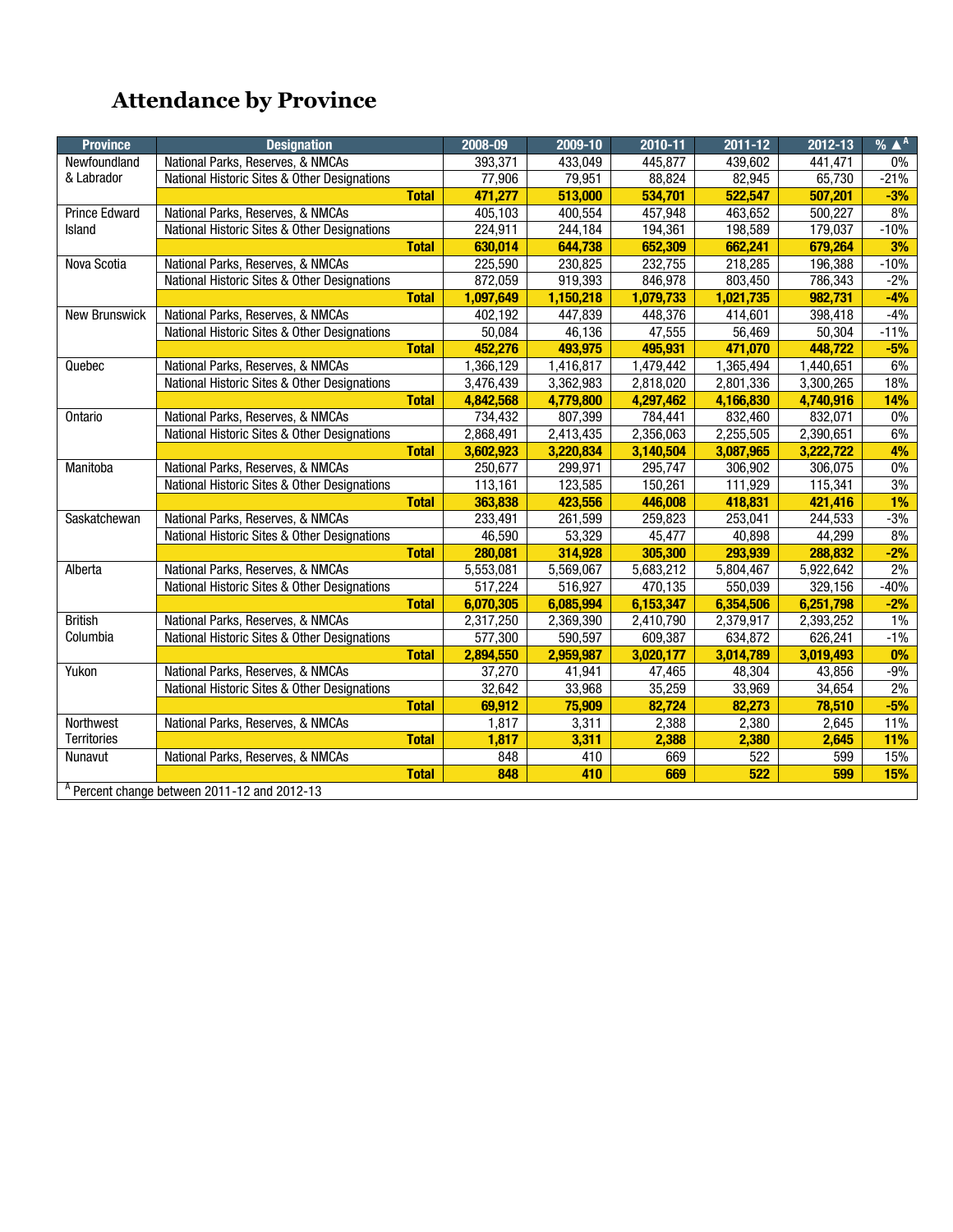#### **General Notations**

Data are considered to be accurate at time of presentation. A fiscal year of data represents the period from April 1 to March 31. Only reporting units with established recording methodology are included in the report. The attendance statistic reported is person-visits:

*Each time a person enters the land or marine part of a reporting unit for recreational, educational or cultural purposes during business hours. Through, local and commercial traffic are excluded. Same day re-entries and re-entries by visitors staying overnight in the reporting unit do not constitute new person-visits.*

Visitor attendance data does not include external programming activities such as visitation to schools, presentations to the public, etc. Trends in visitor data must be interpreted with caution. The very nature of our national park and national historic site locations makes controlled access difficult to manage. Significant fluctuations in volume can be attributed to many ad hoc factors such as flooding, fire, special events and weather extremes. External factors must also be taken into consideration before determining if a variation is statistically significant. *Please see Specific Year Notations for an explanation of variances.*

#### **Location-Specific General Notations**

- A. Fort Rodd Hill and Fisgard Lighthouse are separate national historic sites. Their close proximity to each other necessitates the inclusion of their data as one reporting unit for visitor attendance.
- B. Glacier and Mount Revelstoke are separate national parks. Their close proximity to each other necessitates the inclusion of their data as one reporting unit for visitor attendance.
- C. Pacific Rim Reserve excludes Broken Group Islands, Willowbrae Trail, and West Coast Trail data.
- D. Prince Edward Island National Park excludes visitation data from Green Gables House.
- E. Sault Ste. Marie Canal: May to October includes land based visitation and boaters. Other months are land based visitation only.
- F. Trent-Severn Waterway and Rideau Canal data represents land based activity only.
- G. Tuktut Nogait began reporting attendance in 2007-08
- H. St. Peter's Canal began reporting attendance in 2009-10
- I. Canada Marine Discovery Centre closed permanently in 2010-11
- J. St. Andrew's Rectory began operating as a non-staffed site in 2011-12 and is no longer able to report attendance
- K. Kejimkujik figures do not include those of the Seaside Adjunct

#### **Specific Year & Location-Specific Notations**

#### **2008-09**

**The following locations contain 3 or more months of estimated data:** Bruce Peninsula NP, Prince Edward Island NP, Rideau Canal NHS, Riding Mountain NP, Sault Ste. Marie Canal NHS, Sulphur Mountain Cosmic Ray Station NHS, Terra Nova NP, Wood Buffalo NP

**The following locations have revised their attendance methodology:** Cape Breton Highlands NP, Fathom Five NMCA, Halifax Citadel NHS, Prince Edward Island NP, Saint Lawrence Islands NP, Woodside NHS

**The following locations were closed for the year due to renovations / repairs:** Queenston Heights NHS

**Bethune Memorial House NHS:** China earthquake repercussions played a role in the decrease

**Fort Edward NHS:** Shorter number of operating days played a role in the decrease

**Fort Langley NHS:** BC 150 events played a role in the increase

**Fortifications of Quebec NHS:** Quebec 400 Celebrations played a role in the increase

**Green Gables House:** Increase in cruise ships and Anne promotions played a role in the increase.

**Gulf of Georgia Cannery NHS:** BC 150 events, increased programming, and Rivermania special event played a role in the increase **Kejimkujik NP:** Two tropical storms played a role in the decrease.

**Kluane NP:** Major highway reconstruction in front of Tachal Dhal Visitor Centre played a role in the decrease.

**La Mauricie NP:** Poor weather played a role in the decrease.

**Port-la-Joye - Fort Amherst NHS:** Re-opened in 2008 after structural repairs and renovations in 2007.

**Province House NHS:** Increase in cruise ships and school groups played a role in the increase

**The Forks NHS:** Two special events on site played a significant role in the increase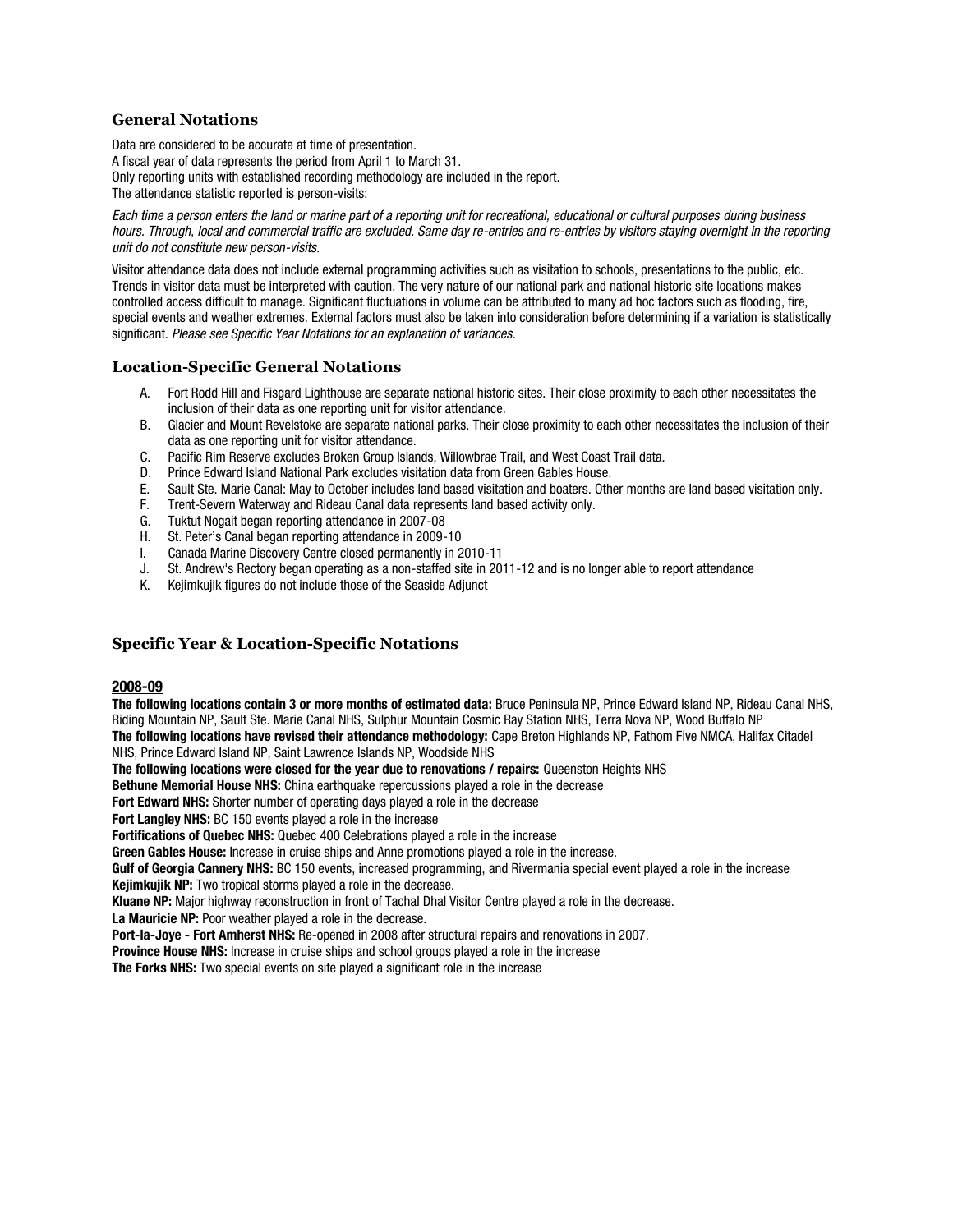#### **2009-10**

**The following locations contain 3 or more months of estimated data:** Bruce Peninsula, Fathom Five, Fundy, Green Gables House, Jasper Park Information Centre, Kluane, Nahanni, Rogers Pass, Sault Ste. Marie Canal, Sulphur Mountain Cosmic Ray Station, Terra Nova, York Redoubt

**The following locations have revised their attendance methodology:** Aulavik, Battle of the Windmill, Fort Beauséjour – Fort Cumberland, Fort Lennox, Ivvavik, Manoir-Papineau, Rideau Canal, Saint-Ours Canal, Tuktut Nogait, Wood Buffalo

**The following locations were closed for the year due to renovations / repairs / flooding:** None

**Auyuittuq:** Decrease in cruise ships played a role in the decrease.

**Gulf of Georgia Cannery:** 2010 Winter Olympics celebrations played a role in the increase.

**Kejimkujik:** Poor weather played a role in the decrease.

**Lower Fort Garry:** Canada day, group tours, and special event attendance played a role in the increase.

**Prince of Wales Tower:** Additional week of operating hours played a role in the increase.

**Province House:** New evening program (sound & light show) played a role in the increase.

**Pukaskwa:** Poor weather played a role in the decrease.

**Queenston Heights:** Re-opended in 2009.

**Quttinirpaaq:** Decrease in cruise ships played a role in the decrease.

**Rocky Mountain House:** Canada day and school groups played a role in the increase.

**Sirmilik:** Decrease in cruise ships played a role in the decrease.

**St. Andrew's Rectory:** A large special event played a role in the increase.

#### **2010-11**

**The following locations contain 3 or more months of estimated data:** Aulavik, Cape Breton Highlands, Ivvavik, Kouchibouguac, Riding Mountain, Rogers Pass, Sulphur Mountain Cosmic Ray Station, Terra Nova, Tuktut Nogait, and York Redoubt

**The following locations have revised their attendance methodology:** Sault Ste. Marie Canal

**The following locations were closed for the year due to renovations / repairs / flooding:** None

**Banff Park Museum:** Exterior renovations may have played a role in the increase.

**Bar U Ranch:** Restaurant and VRC Gift shop increases may have played a role in the increase.

**Battle of the Windmill:** Decline (in Sept) can be explained by being open fewer days (6) and fewer special events.

**Canada Marine Discovery Centre:** Closed operations.

**Cartier-Brébeuf:** Increased special activities and better visitor access.

**Castle Hill:** Attendance numbers dropped in September due in part to Hurricane Igor.

**Cave and Basin:** Location closed July 5 for renovations - explaining the decline.

**Chambly Canal:** Unfavourable weather compared to 2009-10.

**Fort Wellington:** Decline can be explained by smaller-scale Loyalist Day events offered, and early closure of site (Sept 6).

**Fortifications of Québec:** Construction on Dufferin Terasse started mid-August which may play a role in the decrease.

**Halifax Citadel:** Front entrance closed Dec-Mar due to construction. Rainnie Dr. Entrance reopened affecting the traffic counts.

**Kouchibouguac:** October to March figures were estimated due to construction at the VRC and counter damage.

**Lachine Canal:** Unfavourable weather compared to 2009-10.

**Lévis Forts:** No special activities.

**Marconi:** Decline can be explained by no radio operators on-site daily.

**Pacific Rim:** Figures from May through September have been adjusted to account for West Coast Trail visitation.

**Point Pelee:** June 2010: park was closed for 4 days and visitation was impacted for 2 weeks due to a tornado in the area. November & December 2010: the south portion of the park closed to visitors due to AIP construction projects.

**Prince of Wales Tower:** Closed Sept 3, 2010 - four fewer days of operation than 2009.

**Rideau Canal:** Please note that the reported statistics for the canal do not include the following visitors:

Winterlude, Ottawa (The National Capital Commission estimates that Winterlude 2010 attracted 600,000 visitors) Rideau Canal Festival (2010 attendance was 150,000)

Parks Canada-supported museums / sites along the Rideau Canal: (Bytown Museum 2010 - 12,000 visitors; Rideau Canal

Museum 2010 - 7,200 visitors; Merrickville Blockhouse 2010 - 11,000 visitors.)

**Ryan Premises:** Attendance numbers dropped in September due in part to Hurricane Igor.

**Wapusk:** In 2009, Parks Canada partnered with a tour operator to fly over and land in the park. In 2010 the tour operator did not think it was feasible and stopped offering the tours, explaining the large decrease in visitation.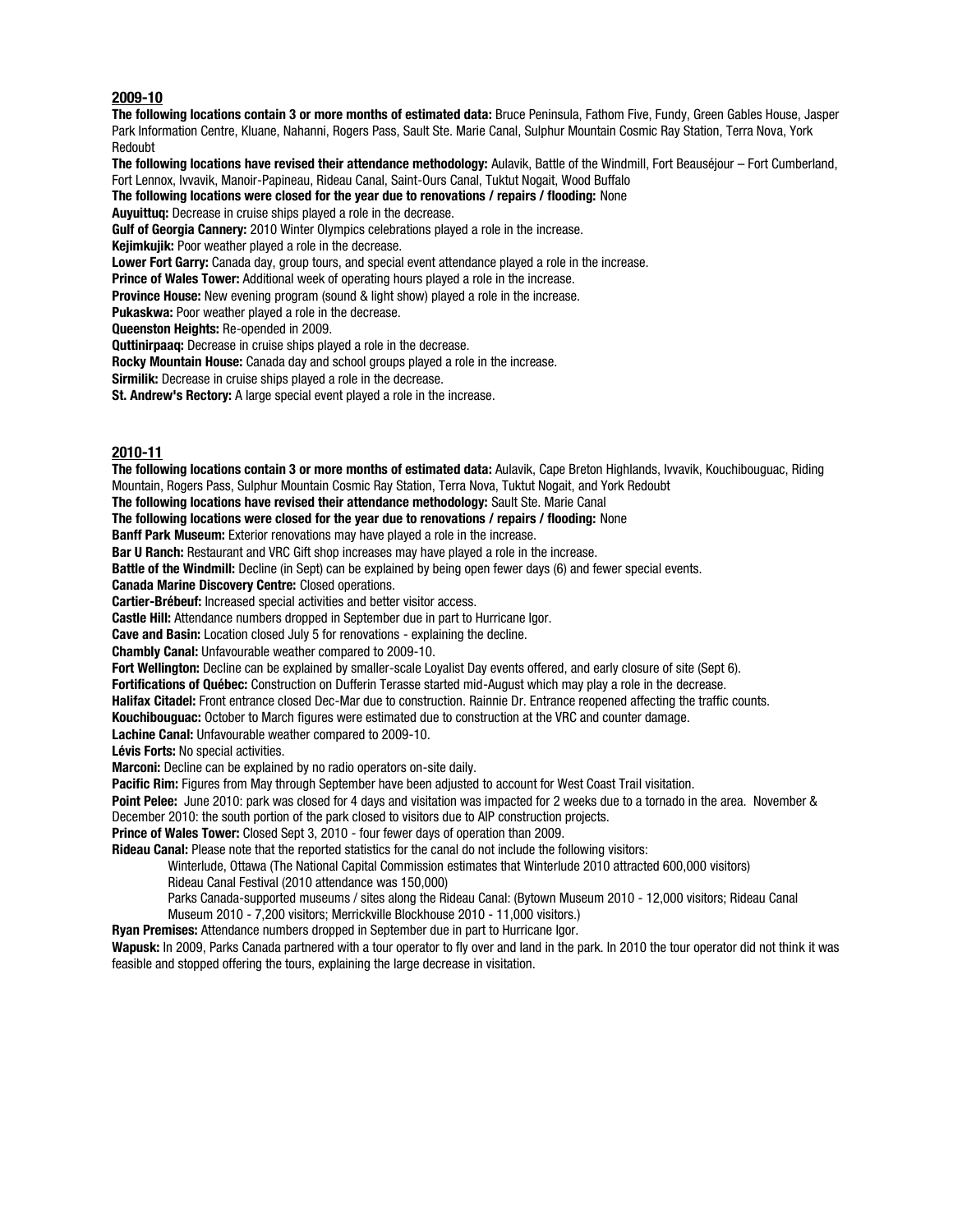#### **2011-12**

**The following locations contain 3 or more months of estimated data:** Pacific Rim, Pukaskwa, Sault Ste. Marie Canal, Sulphur Mountain Cosmic Ray Station, and Terra Nova.

**The following locations have revised their attendance methodology:** Pukaskwa, Grasslands, St. Andrew's Rectory, and Jasper Park Information Center.

**The following locations were closed for the year due to renovations / repairs / flooding:** Cave and Basin.

**Cartier-Brébeuf:** Fewer special activities in 2011 may have played a role in the decrease.

**Chambly Canal:** Flooding along the Richelieu River (April, May, and June) may have played a role in the decrease.

**Fort Chambly:** Flooding along the Richelieu River (April, May, and June) may have played a role in the decrease.

**Fort Lennox:** Flooding along the Richelieu River (April, May, and June) may have played a role in the decrease.

**Fort Wellington:** Loyalist Days celebration may have played a role in the increase.

**Fortifications of Québec:** Construction on the Dufferin Terasse may play a role in the decrease.

**Grasslands:** Nature of the methodology recording change: Resolved reporting inconsistencies. Flooding and road closures may also have played a role in the decrease.

**Jasper Park Information Center:** Nature of the methodology recording change: Automated counters.

**Keijmkujik:** Rainy weather in May and June may have played a role in the decrease.

**Lévis Forts:** More special activities may have played a role in the increase.

**Louis S. St. Laurent:** More special activities may have played a role in the increase.

**Port-la-Joye–Fort Amherst:** Site improvements and increased media coverage may have played a role in the increase.

**Pukaskwa:** Nature of the methodology recording change: Now includes Robin Superior Treaty Group usage.

**Quttinirpaaq:** The lack of an ice-breaker ship, a fuel shortage, and no cruise ship stops in the region may have played a role in the decrease.

**Saint-Ours Canal:** A delay to the start of the season due to flooding (May and June) may have played a role in the decrease.

**St. Andrew's Rectory:** Nature of the methodology recording change: Now operated as a non-staffed site.

**The Forks:** The Dragon Boat Festival did not return in 2011 and may have played a role in the decrease.

**The Fur Trade at Lachine:** Fewer school groups may have played a role in the decrease.

**Woodside:** Flooding (September) and resulting closure of the main building may have played a role in the decrease.